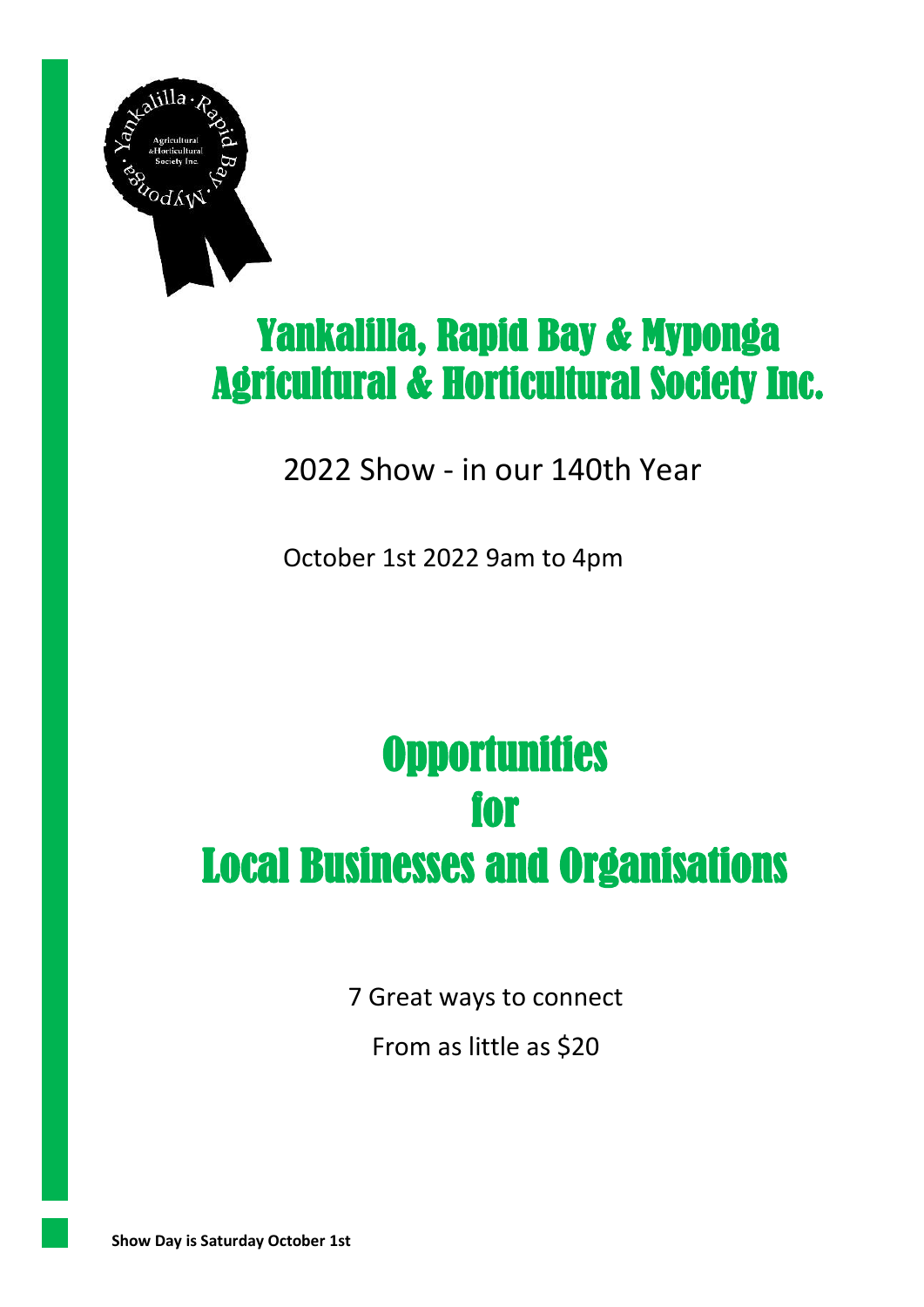#### **CONNECTING WITH YOUR LOCAL SHOW – BENEFITS & OPPORTUNITIES**

The Yankalilla Show has existed since 1882. It is held every year on the Saturday of the long weekend. It has represented fun and worthwhile endeavour to generations within the south-western Fleurieu community and to visitors from the nearby city.

Approximately, 3000 visitors attend on the day. We have an active Facebook page with 2000 followers.

We can help get your name out more in the community as information, on signage or in the Show Book. Before Show Day and after Show Day, our stories appear locally and on social media acknowledging connections such as yours that help make the show a success.

The Show is a well-loved, long-standing local identity. By connecting with us you will be supporting worthwhile community activity. Country shows around the nation are an integral part of Australian culture. The Yankalilla Show helps bridge the rural-city divide, educates people about food sources, promotes agriculture and encourages the pursuit of excellence in all sorts of activities, from computer art to growing rhubarb. It's also a great day out for young and old.

#### **Opportunities for you to connect with us and to promote your organisation include:**

- MEMBERSHIP as an organisation or business. Currently \$20
- ADVERTISING IN THE SHOW BOOK \$20 \$35
- DONATIONS from \$50 upward
- SPONSORSHIP of competitions or champions from \$50 \$200
- NAMING RIGHTS FOR THE HORSES IN ACTION SECTION of horse events for \$500
- NOMINATE YOUR OWN LEVEL OF SPONSORSHIP
- TRADESPACE from \$30

We look forward to hearing from you.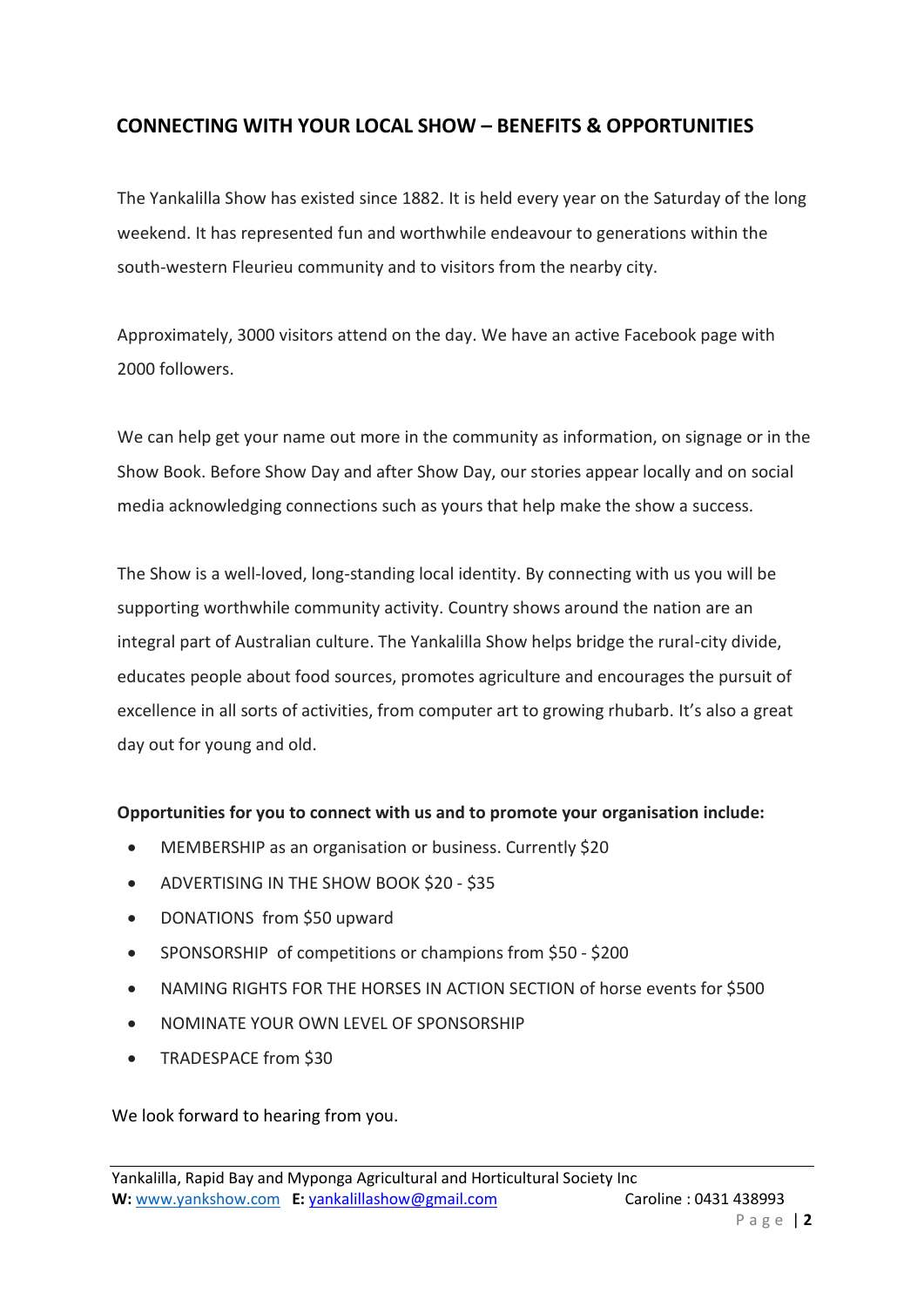#### **DETAILS ABOUT COSTS, COMPETITIONS AND BENEFITS**

#### **MEMBERSHIP**

• Become a member using your organisation name. Membership is very low cost. It's due annually and it entitles you to 2 Show tickets for yourself or staff. You'll find the **[membership](http://www.yankshow.com/images/Forms/membership2021.pdf) form** at the end of this document or you can join online on the show webpage. Currently \$20

#### **ADVERTISING**

• Very low-cost **advertising** in the Show Book with logos included and / or print advertising, and static display of signage/ banners. 300 copies are sent out and it is available year-round on the Show website. Queries come in regularly during a year and people are often directed to the Show Book. Currently \$20 and \$35 options are available. Email [yankalillashow@gmail.com](mailto:yankalillashow@gmail.com)

#### **ANNUAL DONATIONS**

AMOUNTS FROM \$5:00 are acknowledged in our Show Book & supper room display

\$100 (ANNUALLY) GENERAL DONATION entitles you to

- Name & logo on Yankalilla Show website with direct link to organisation website
- Yankalilla Show Book acknowledgements on sponsors page
- Acknowledgement on Facebook page
- A4 printed name displayed in Showgrounds hall near office
- 2 x admission tickets

\$1000 MAJOR DONATION (ANNUALLY) entitles you to

- 1 complimentary full-page advertisement in the Yankalilla Show Book
- Logo on Yankalilla Show website with direct link to your website
- Yankalilla Show Book acknowledgments on sponsors' page
- Official opening acknowledgements
- Advertising/promotional banner on display Show Day
- Acknowledgement on our social media Facebook page

#### **ANNUAL SPONSORSHIP**

#### \$50 (ANNUALLY) FEATURE COMPETITION/CHAMPION PRIZE entitles you to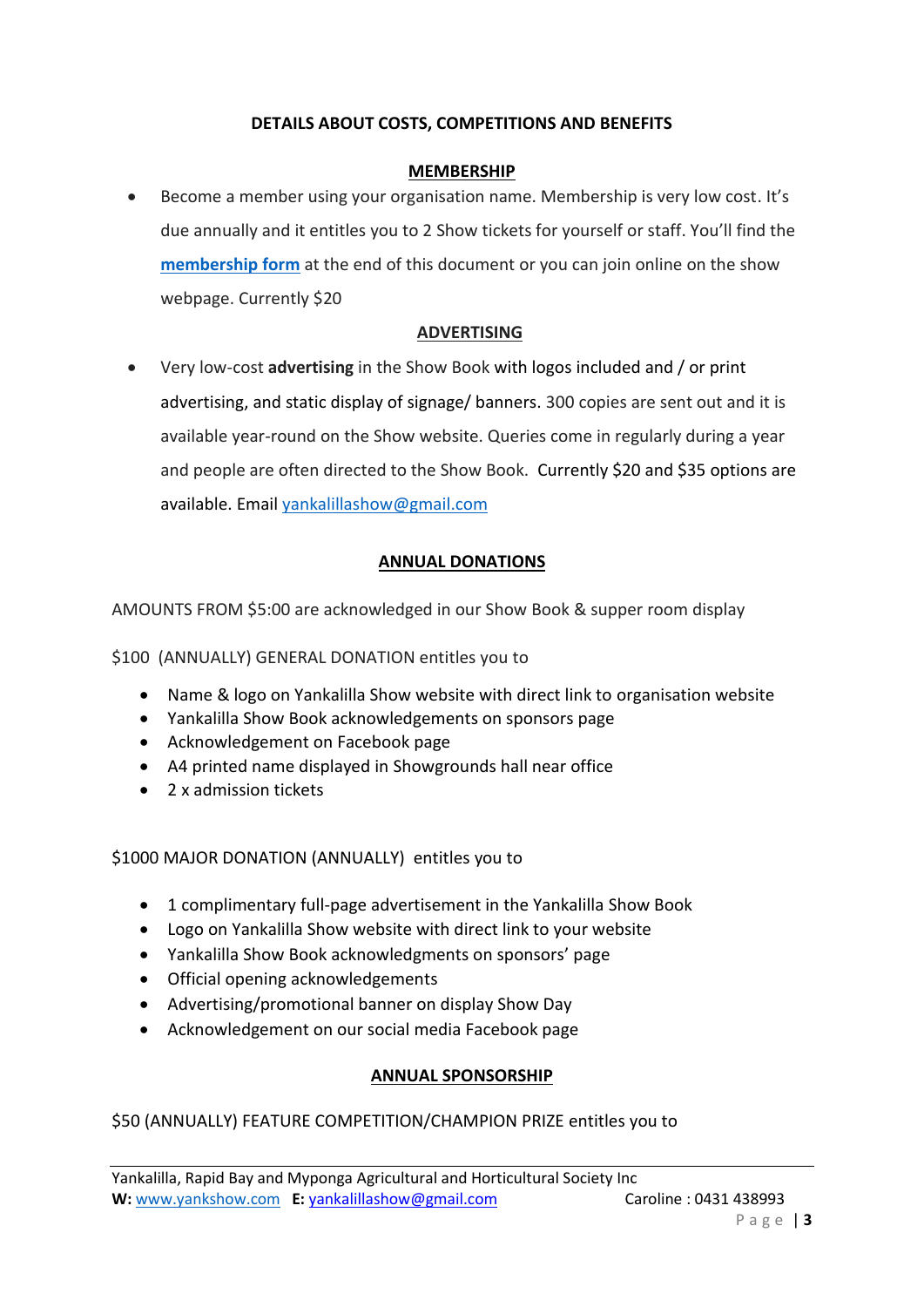- Name listed in Show Book in section of featured competition. 100s to choose from.
- A4 printed name displayed in Show Hall.

Competitions available:

SECT C **Sheep** SECT H **Wool** – Exhibitor gaining highest number of points SECT G **Photography** –Champion print SECT J **Fruit, veg & farm produce** – Best Exhibit SECT L **Cookery** – Most successful Exhibitor Open cookery or best exhibit **Preserves & Home Produce** SECT M **Needlework** – Best Overall exhibit SECT N **Handicraft** – Most Successful Exhibitor or Best Exhibitor

\$200 (ANNUALLY) SPONSORING AN INDOOR COMPETITION SECTION entitles you to

- Name listed with section details in Yankalilla Show Book
- Yankalilla Show Book acknowledgements on sponsor's page
- A4 printed name displayed in show hall
- Acknowledgement on Yankalilla Show website & Facebook page
- 2 x admission tickets

Sections include **Photography**- **Fruit, Veg, Farm Produce** – **Flowers** – **Cookery & Preserves** - **Needlework** – **Painting** – **Handicrafts** – **Children's Section** – **Children's Cookery** – **Home Brew & Wine** See last year's Show Book for 100s of categories within each section.

NOMINATE OWN LEVEL OF SPONSORSHIP entitles you to select a class of a section and nominate your own level of sponsorship. You will be acknowledged on the sponsors' page of Yankalilla Show Book. Check Show Book to see all the classes within sections. Sections available are as listed in previous item.

\$500 (ANNUALLY) NAMING RIGHTS HORSES IN ACTION SECTION entitles you to

- Name listed with competition details in Yankalilla Show Book
- Name and logo on Horse section booklet distributed separately to Show Book
- 1 x Advertising/ promotional banner displayed on Show Day
- Acknowledgement on Yankalilla Show website & Facebook page
- 2 x admission tickets

#### **TRADESPACE from \$30**

See under **Documents** on the website for the **[Tradespace Form](http://www.yankshow.com/images/Forms/yankalillaShowTradespaceForm2022.pdf)**. You can also contact the Show. See foot of page.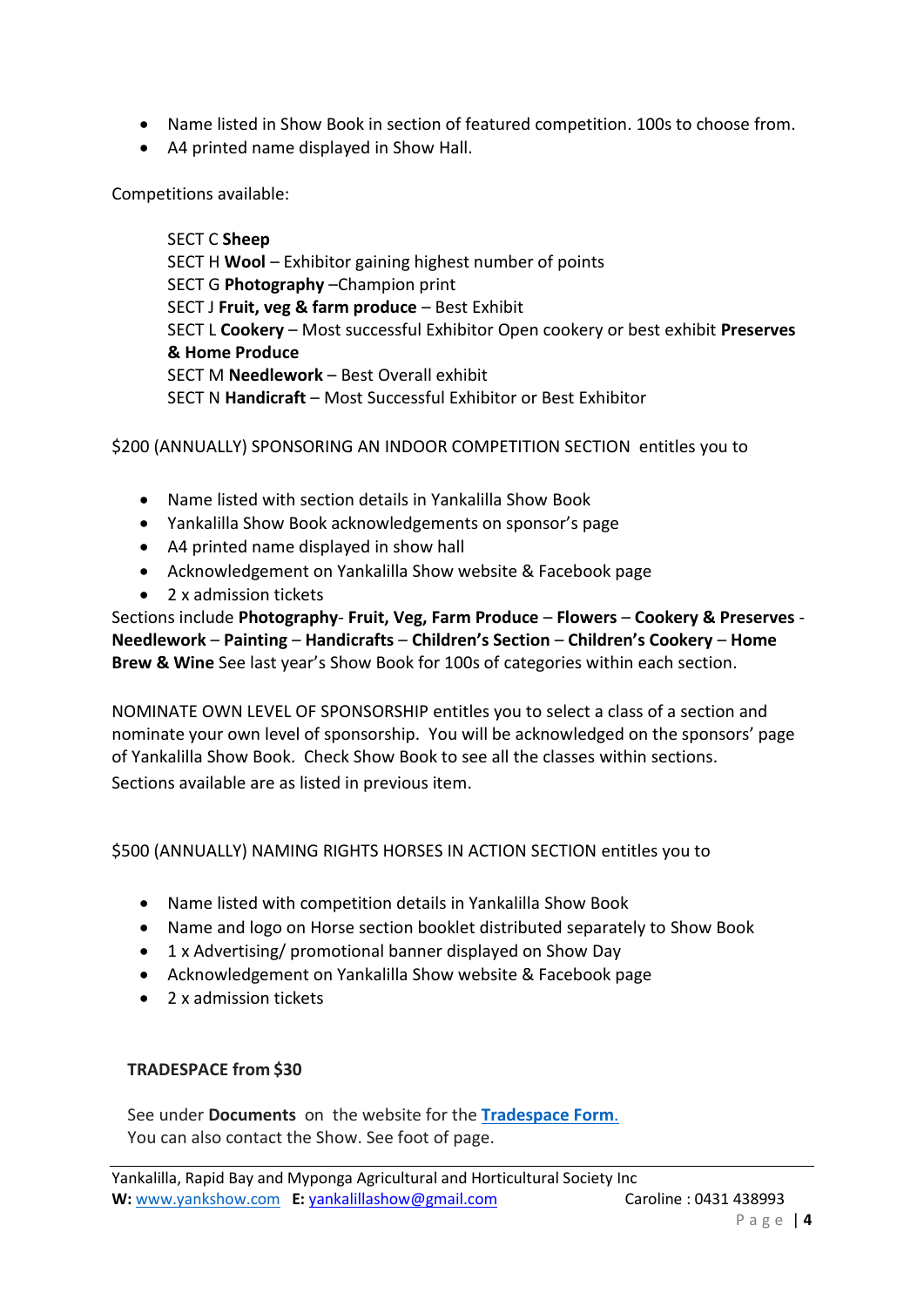# **FOUR LOCALS SUPPORTING THE SHOW FOR OVER 20 YEARS**



## **SMALLER AD IS \$20**

### **LARGER AD IS \$35**



#### YANKALILLA TRADING STORE

87 MAIN ROAD, YANKALILLA BUYING & SELLING SECOND HAND **FURNITURE & GOODS** Lounge suites, beds, tables, chairs, wardrobes, sideboards, display

cabinets, chest drawers, pictures, lamps, DVD's & CD's, etc .... All styles modern, deco, retro..... Buying second hand furniture & goods All types & eras Must be clean & in good condition Open 10am - 4pm Thursday, Friday, Saturday, Sunday & Monday

Closed Tuesday & Wednesday

PHONE ROBYN OR NIGEL on 85583804 (Shop) or 0419 031047 mobile

Yankalilla, Rapid Bay and Myponga Agricultural and Horticultural Society Inc W: [www.yankshow.com](http://www.yankshow.com.au/) **E:** [yankalillashow@gmail.com](mailto:yankalillashow@gmail.com) Caroline : 0431 438993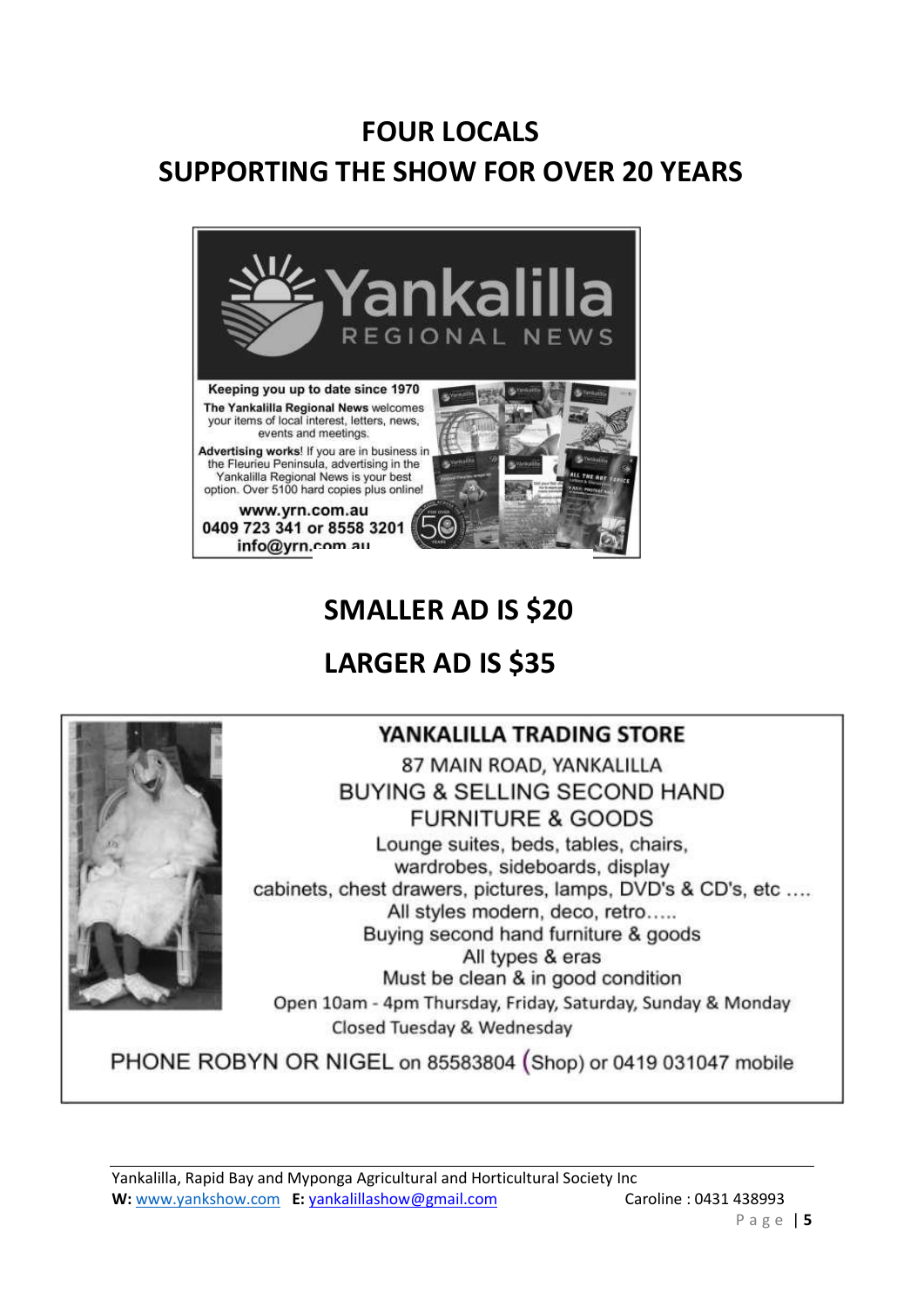### **ADVERTISING WITH THE SHOW FOR OVER 20 YEARS**



# **LARGER AD IS \$35 SMALLER AD IS \$20**